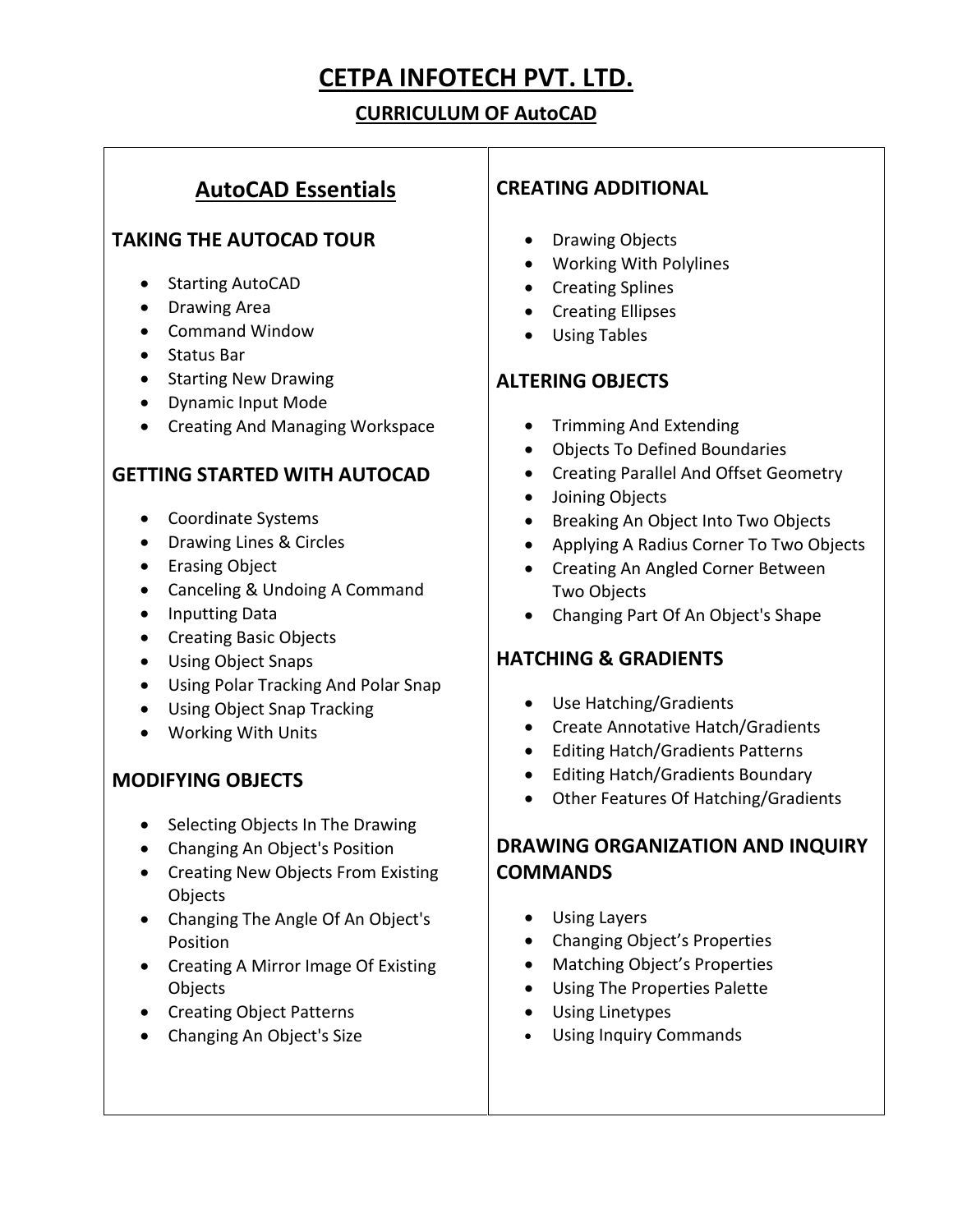# **AutoCAD Intermediate training Course**

## **DRAWING OBJECTS**

- Creating And Editing Multilines
- Creating Revision Clouds
- Regions

## **MANIPULATING OBJECTS AND DATA**

- Selecting Objects With Quick Select
- Purging Objects
- Working With Point Objects
- Dividing And Measuring Objects

#### **DIMENSIONING**

- Introduction To Dimensioning
- Basic Dimensioning

# **ISOMETRIC DRAWINGS**

- Changing The Workspace For Isometric Drawings
- Rules Of Isometric Drawings
- Working In Isometric Dwarings
- Isometric Projections
- Isometric Axes & Planes
- Setting The Isometric Grid & Snap

# **AutoCAD 3D Training Course**

# **INTRODUCTION TO 3D**

- Introduction to 3D Modeling
- Creating & Managing the Workspace
- Navigating in Working Environment
- Types of 3D Models
- Working In 3D
- 3D Coordinate System
- Modifying Visual Styles of Solid

# **CREATING 3D DESIGNS**

- Inputting Data
- Introduction to Free-Form Designs
- Creating Wireframes & Surface Designs
- Creating 3D-Volumetric Designs
- Working with Pre-defined Solid Primitives
- Manipulating/Modifying 3D Profiles & Models
- Creating Composite models
- Filleting & Chamfering Solid models
- Using Booleans on Solid Models
- Use of Productivity Tools

# **RENDERING**

- Concept of Rendering
- Selecting & attaching Materials
- Creating New Materials